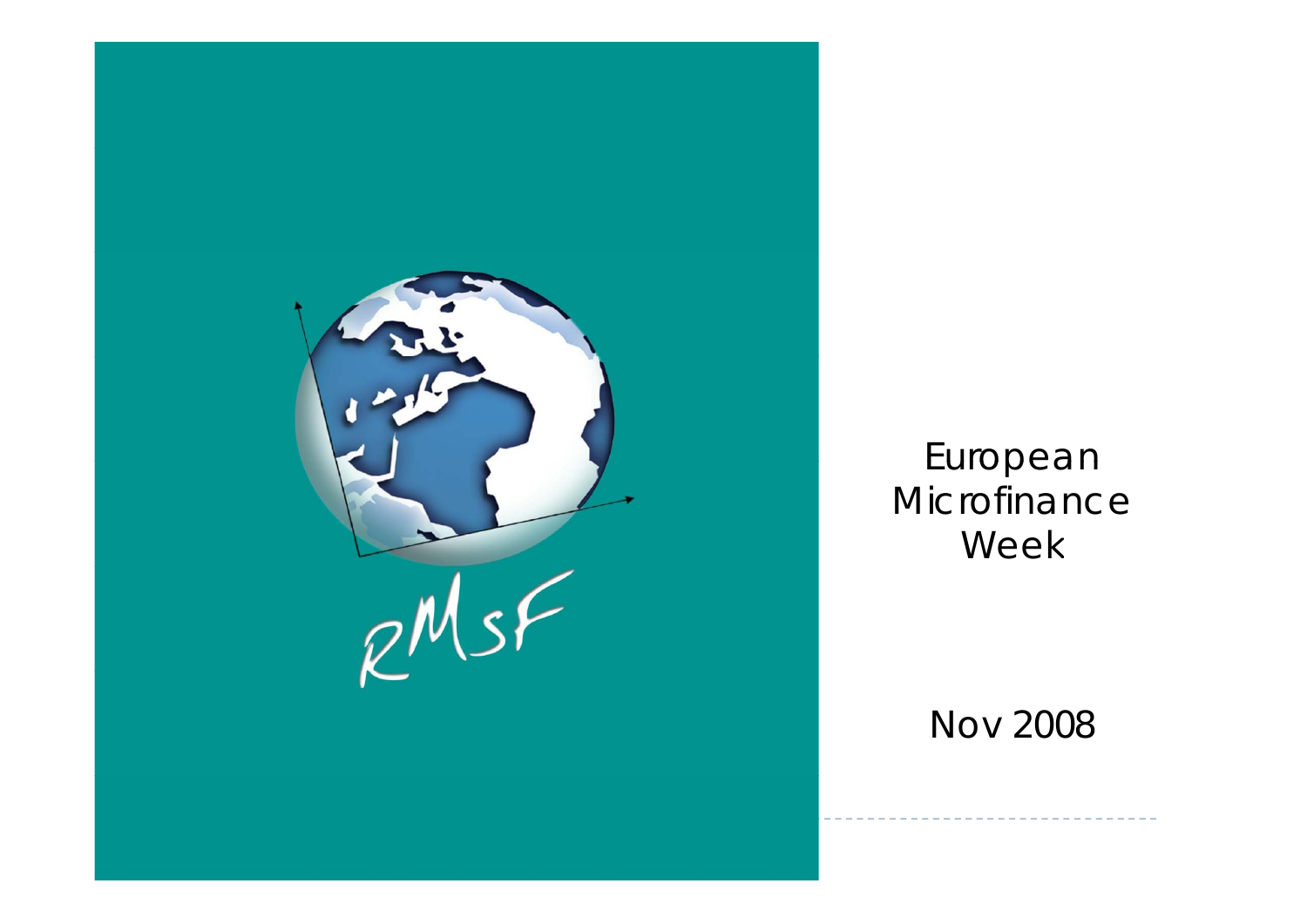

# Risk Manager Sans Frontière

*RMSF is a non profit organization providing risk management support for institutions (NGOs, MFIs, government agencies) serving vulnerable populations.*

- ▶ Started in 2004
- ▶ Around 100 members : risk managers, lawyers, consultants, insurance  $\blacktriangleright$ professionals, etc.
- $\blacktriangleright$  Main activities :
	- $\blacktriangleright$ Training and master classes
		- $\mathbf{r}$ Risk management
		- $\mathbf{\bar{}}$ Crisis management
	- $\blacktriangleright$  Field missions with specific institutions
		- **Diangle 12 Series Fondor** 2 Series Posters
		- $\mathbf{\bar{}}$ Design of risk management plans
		- $\mathbf{r}$ NGO assistance for major events
	- $\blacktriangleright$  Expertise for targeted sectors
		- $\mathbf{r}$ Design of specific methodologies (e.g. microfinance, food aid)
		- $\mathbf{r}$ Design and negotiation of specific insurance coverages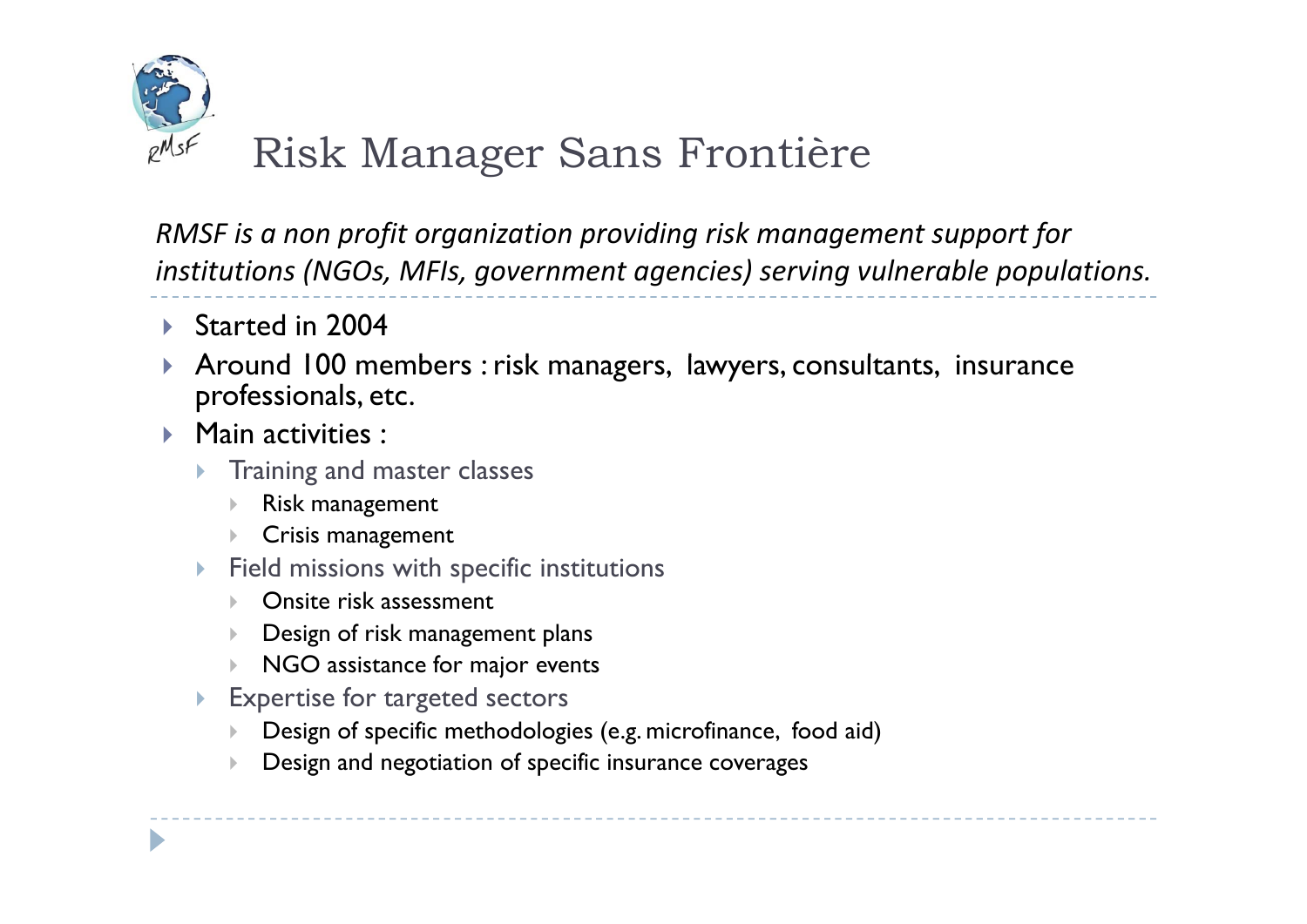

*RMSF started <sup>a</sup> specific microfinance activity in 2007 through an agreement with Pamiga, <sup>a</sup> French NGO specialized in African microfinance.*

## **Present offer:**

- **Training of MFI management teams and master classes for local** consultants
- $\blacktriangleright$  MFIs personalized risk assessment supported by a specific method covering strategic, credit and operational risks
- $\blacktriangleright$  A set of risk quantification models for major risks (e.g. natural disasters, fraud, etc.)

# $\triangleright$  Application :

▶ Field missions in Madagascar, Benin, Ethiopia, ...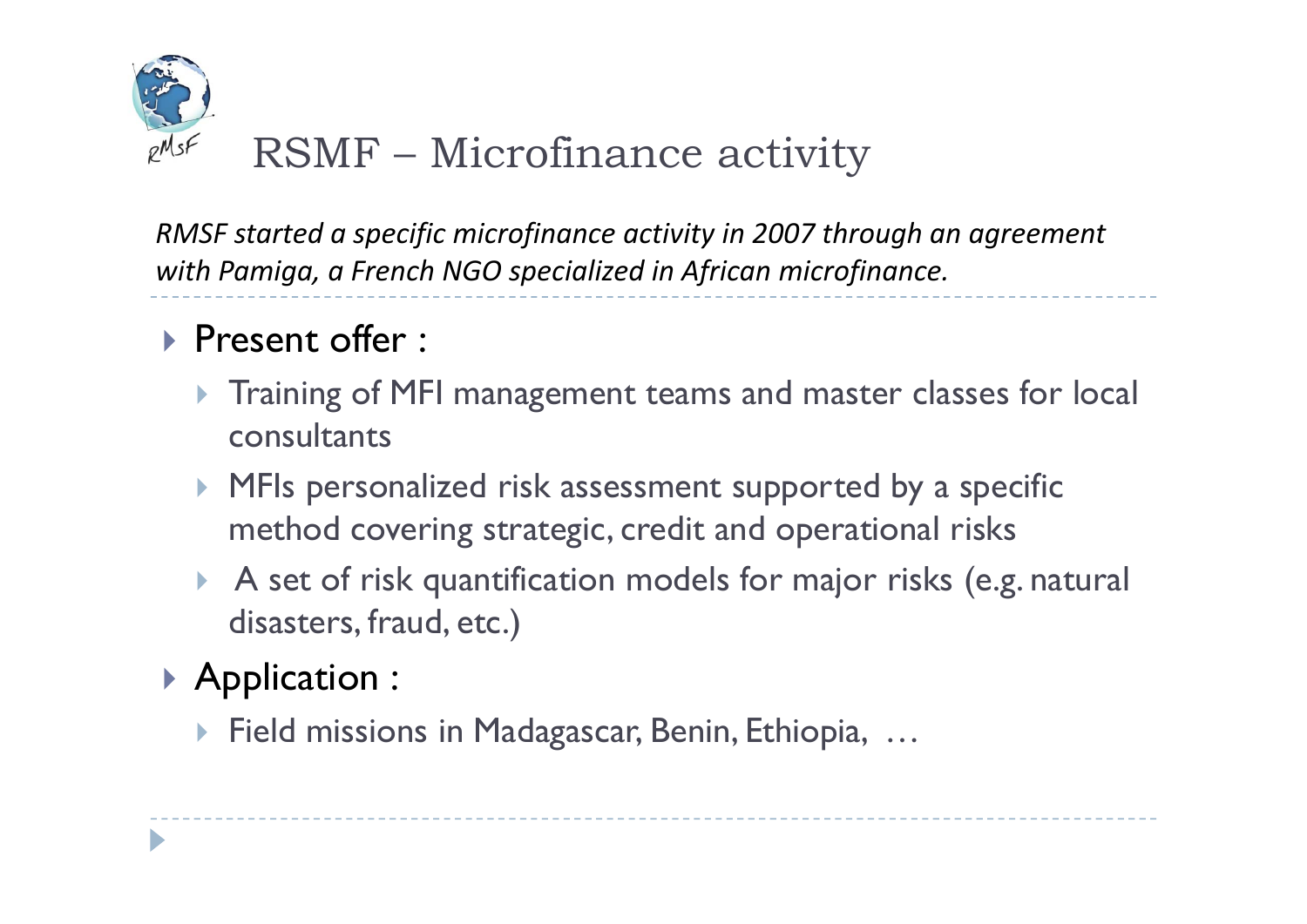

*RMSF will launch in 2009 <sup>a</sup> worldwide project to adapt its risk management method to various MFIs contexts, and create <sup>a</sup> database of risk indicators.*

### **D**bjectives j

- **MFI perspective : enable self assessment of risks**
- $\blacktriangleright$  Investors perspective : enable portfolio risk analysis

## ▶ Path to objective

- **Collect risk data for a representative sample (30 MFIs)**
- $\blacktriangleright$ Develop and tune quantitative models for most major risks
- $\blacktriangleright$  Help investors to assess out-of-sample MFIs through "proxies"
- $\blacktriangleright$ Continuously improve coverage through self assessment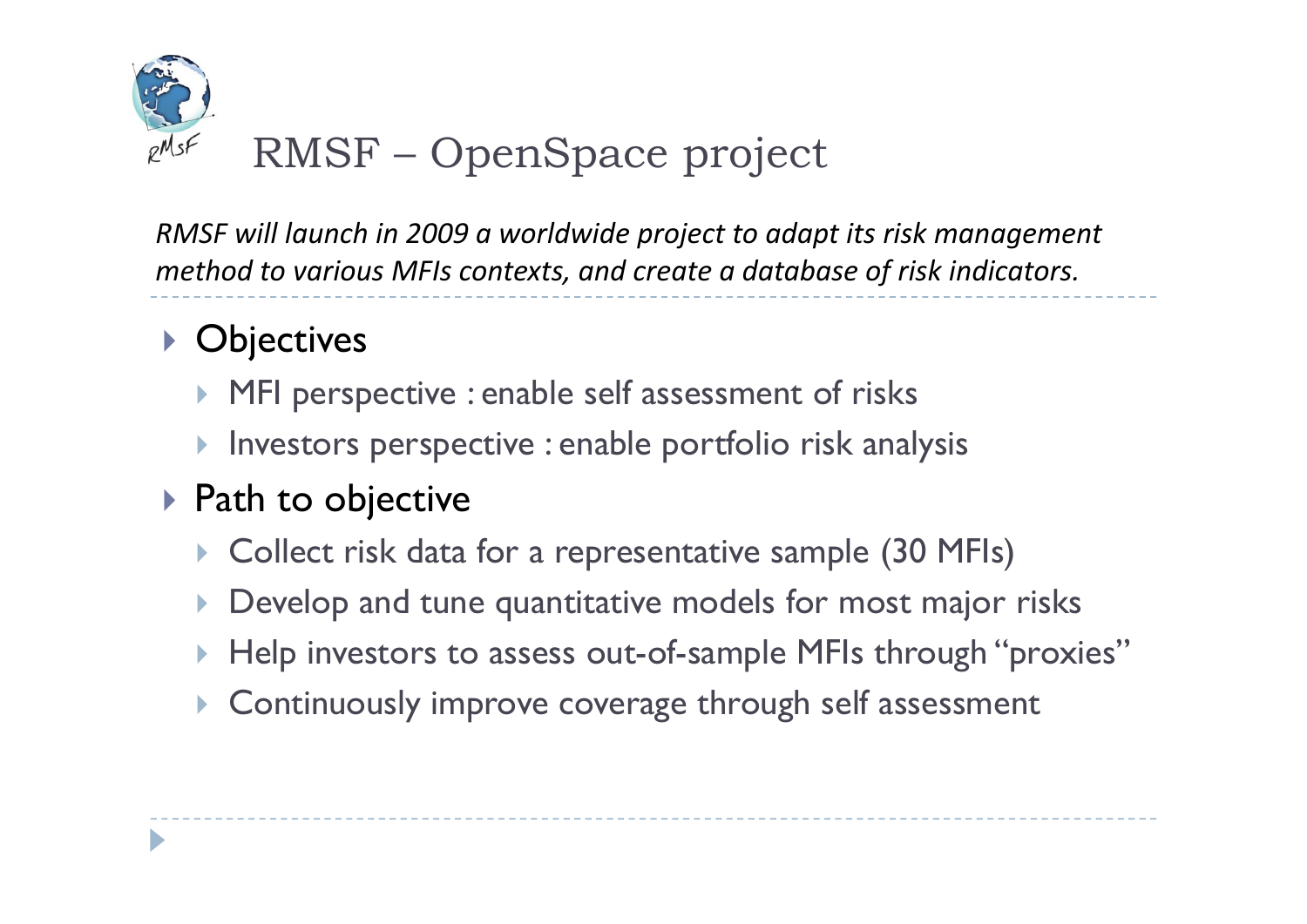

### OpenSpace Project – Users and Benefits

*OpenSpace typically targets 3 types of users : MFIs are the main target, but donors and regulators are involved too.*

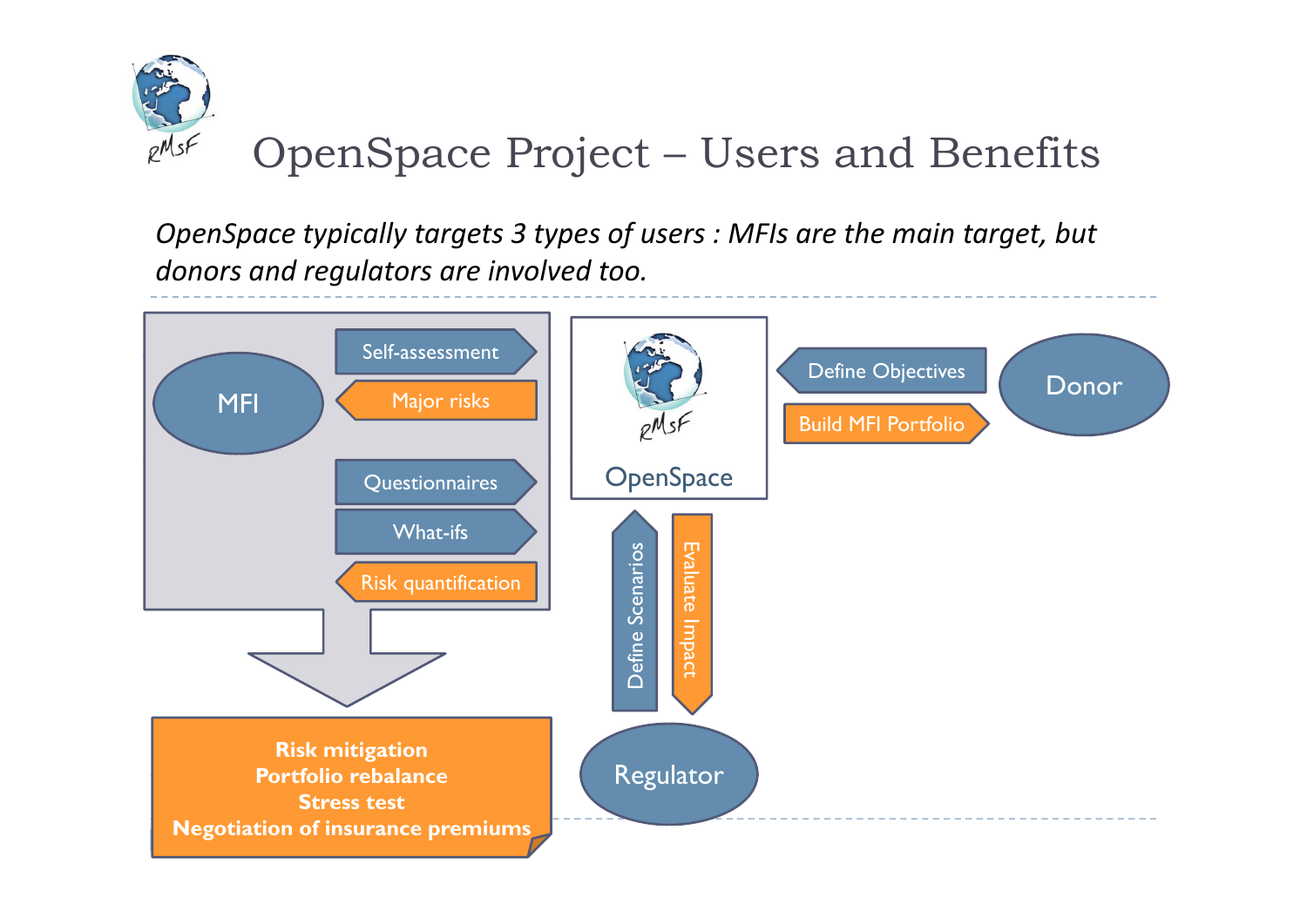

### OpenSpace Project – Present Position

*Today, OpenSpace is the result of the adapation of a Basel II risk assessment method through a first set of field missions in Africa. It is comprised of :*

- $\blacktriangleright$   $\;$  A method to assess risks within a MFI and identify major risks
	- $\mathbf{r}$ Adapted from a method used for banks (Basel II)
	- $\blacktriangleright$ Adresses strategic, credit, and operational risk
	- $\blacktriangleright$ Requires field assistance
	- $\blacktriangleright$ Output : List of major risks identified
- $\blacktriangleright$  A first set of models to quantify major risks
	- $\mathbf{b}$ Natural disasters
	- $\mathbf{\bar{}}$ **Competition**
	- $\mathbf{\bar{}}$ **Internal Error**
	- $\mathbf{b}$ External fraud
	- $\blacktriangleright$ Internal fraud
- $\blacktriangleright$  A software tool (desktop) to collect data and quantify risks
	- $\blacktriangleright$  $\blacktriangleright$  Each model is a causal graph (bayesian network) together with a questionnaire
	- $\mathbf{\bar{}}$ Quantifying a risk requires to fill in the questionnaire and run the simulation
	- $\mathbf{\bar{}}$ Additional models can be created if necessary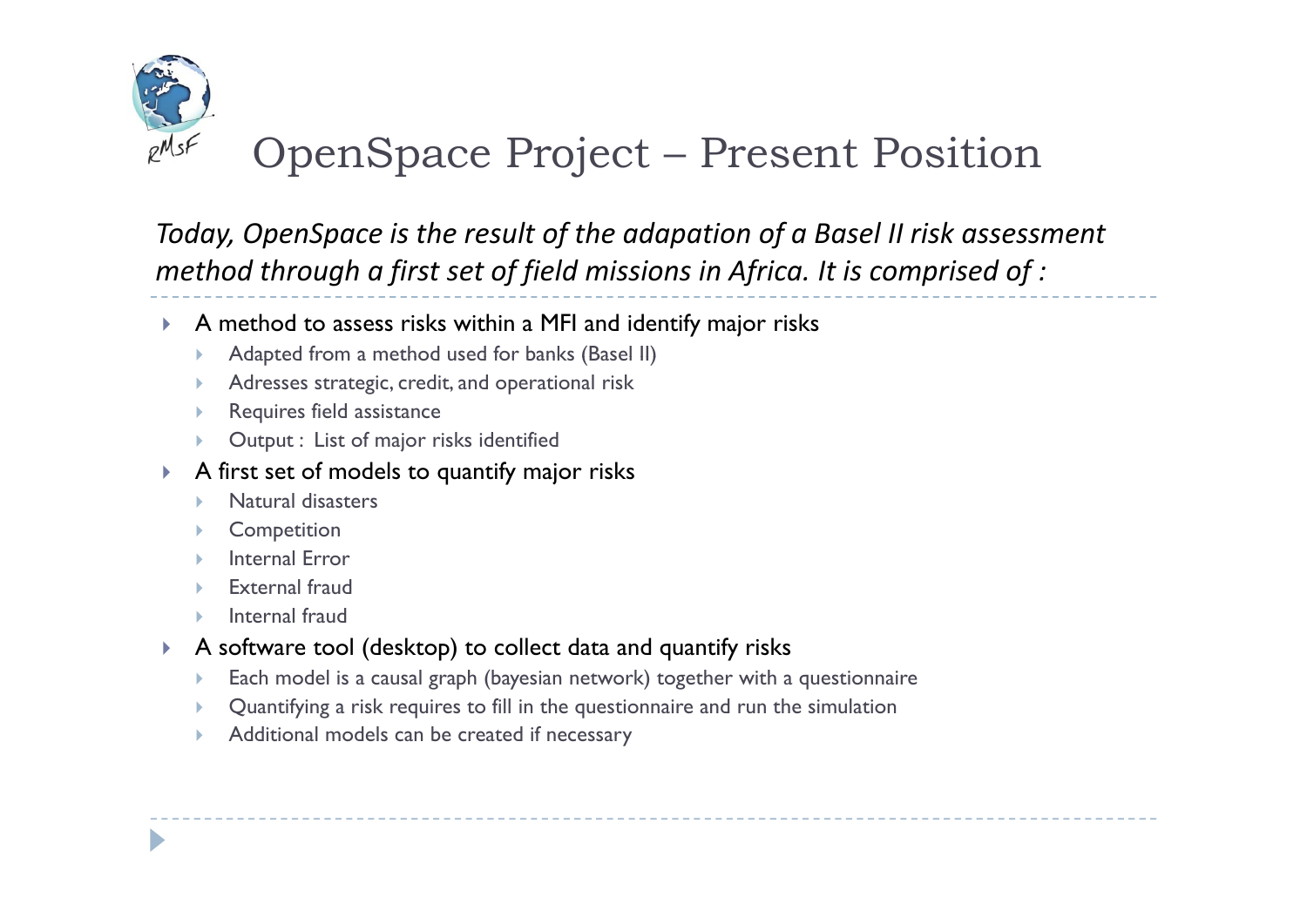

*Major risks models are designed as causal models. A first set of models has been created : the « natural disaster » model is shown below.*

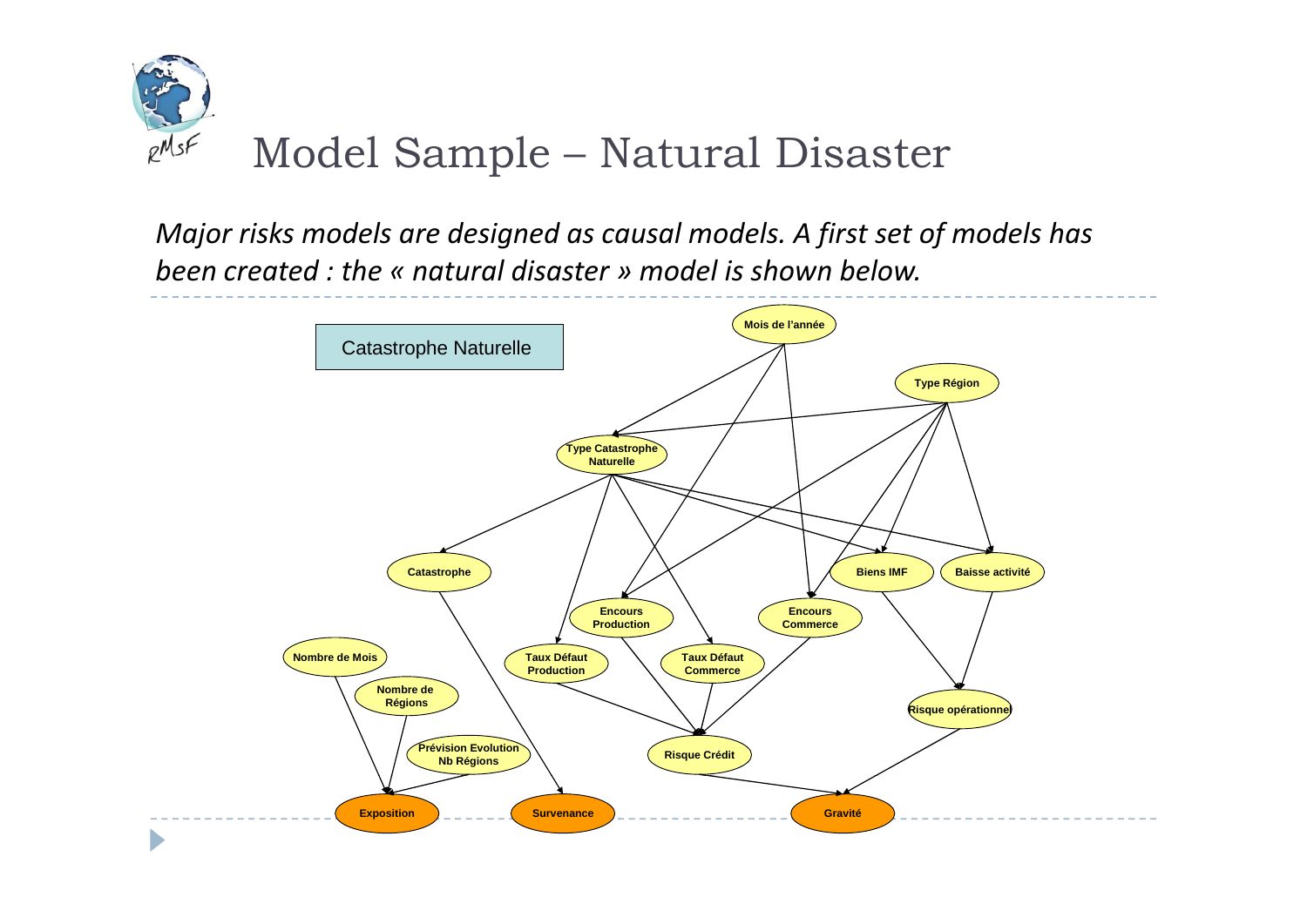

*MFIs need to answer <sup>a</sup> questionnaire for risk quantification. These questions are also the basis of what‐if analsysis. Below some question samples.*

### **Natural disaster :**

- $\blacktriangleright$  Please provide a breakdown of the MFI portfolio into regions. Regions considered should be independently exposed to natural disasters.
- $\blacktriangleright$ …

#### $\blacktriangleright$ **Competition**

- **Please provide interest rates offered by competitors for each type of** loan (individual, collective, etc.)
- $\blacktriangleright$ Please provide a breakdown of the MFI portfolio by customer seniority.

 $\blacktriangleright$ …

### $\triangleright$  External fraud

 $\blacktriangleright$  Please provide the typical amount transported during a money transfer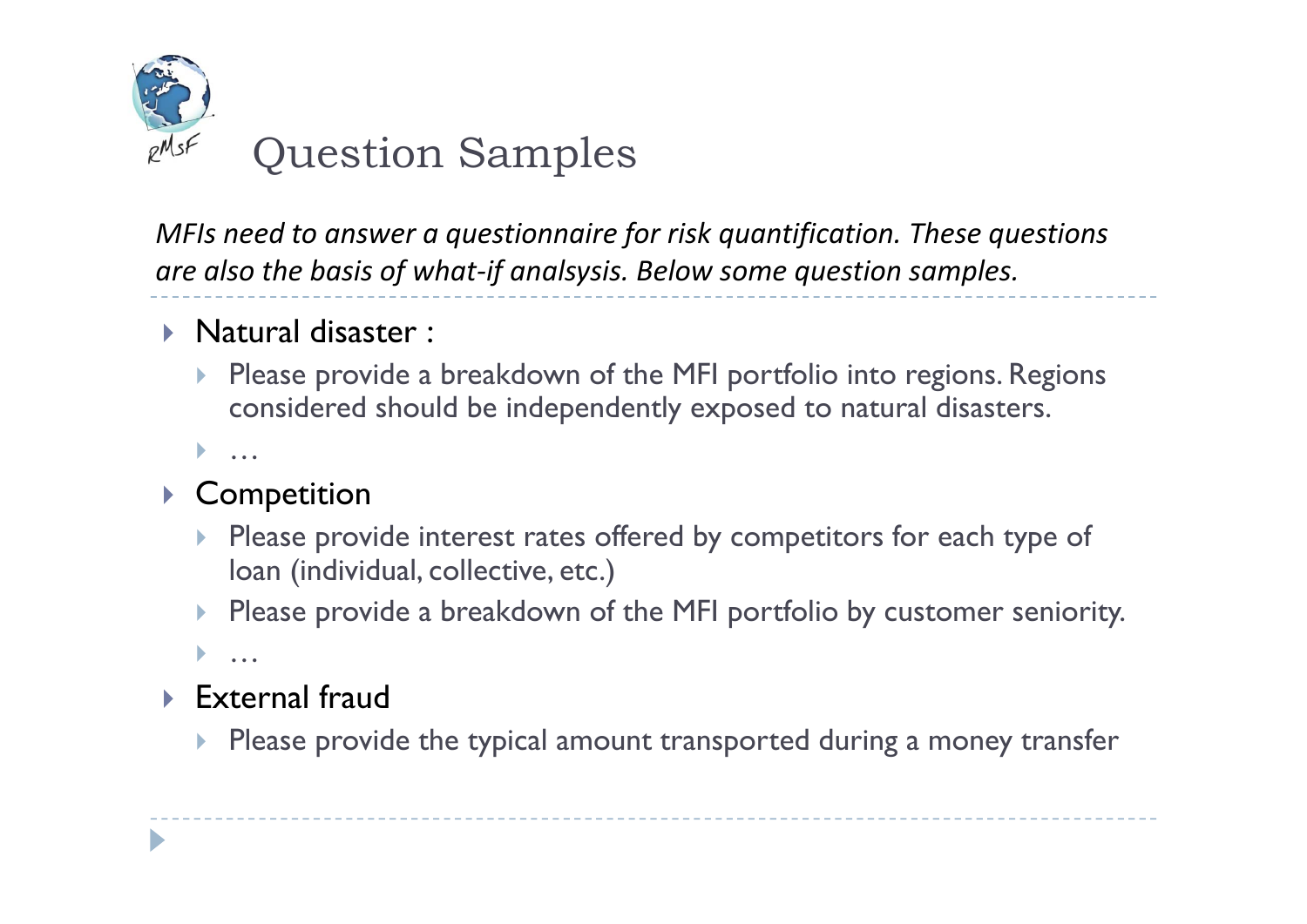

#### OpenSpace Project –Target Position

*The future field missions (approx. 30 worldwide) and additional software development will bring the project to the target position below.*

## $\triangleright$  Enable self assessment of risks

 $\triangleright$  Create a software to implement the selection method

### **Extend risk coverage**

- ▶ 99% of major risks should be adressed by predefined models
- **Risk models should cover full range of situations**
- **Evolve to a web based tool**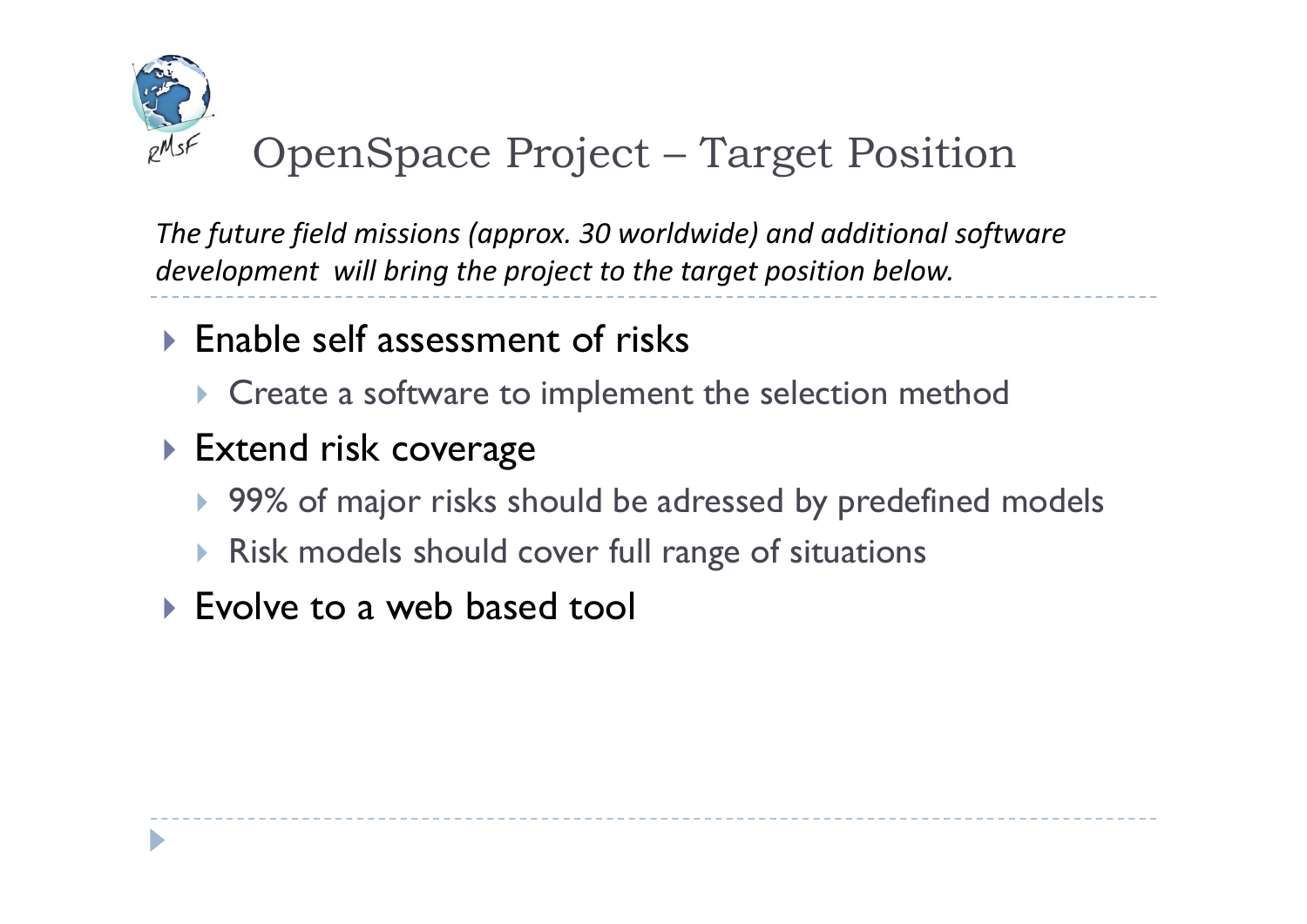

#### OpenSpace Project –Planning

*The OpenSpace project will be launched in january 2009, with 2 main phases. Phase II is expected to start in 2010.*

- ▶ Phase I January 2009 Field
	- **> Launching**
	- Integrating MFIs (based on type and exposures)
	- $\triangleright$  Field missions
- ▶ Phase II January 2010 Software
	- **Data collection**
	- **Development of additional models**
	- **Development of web based tool**